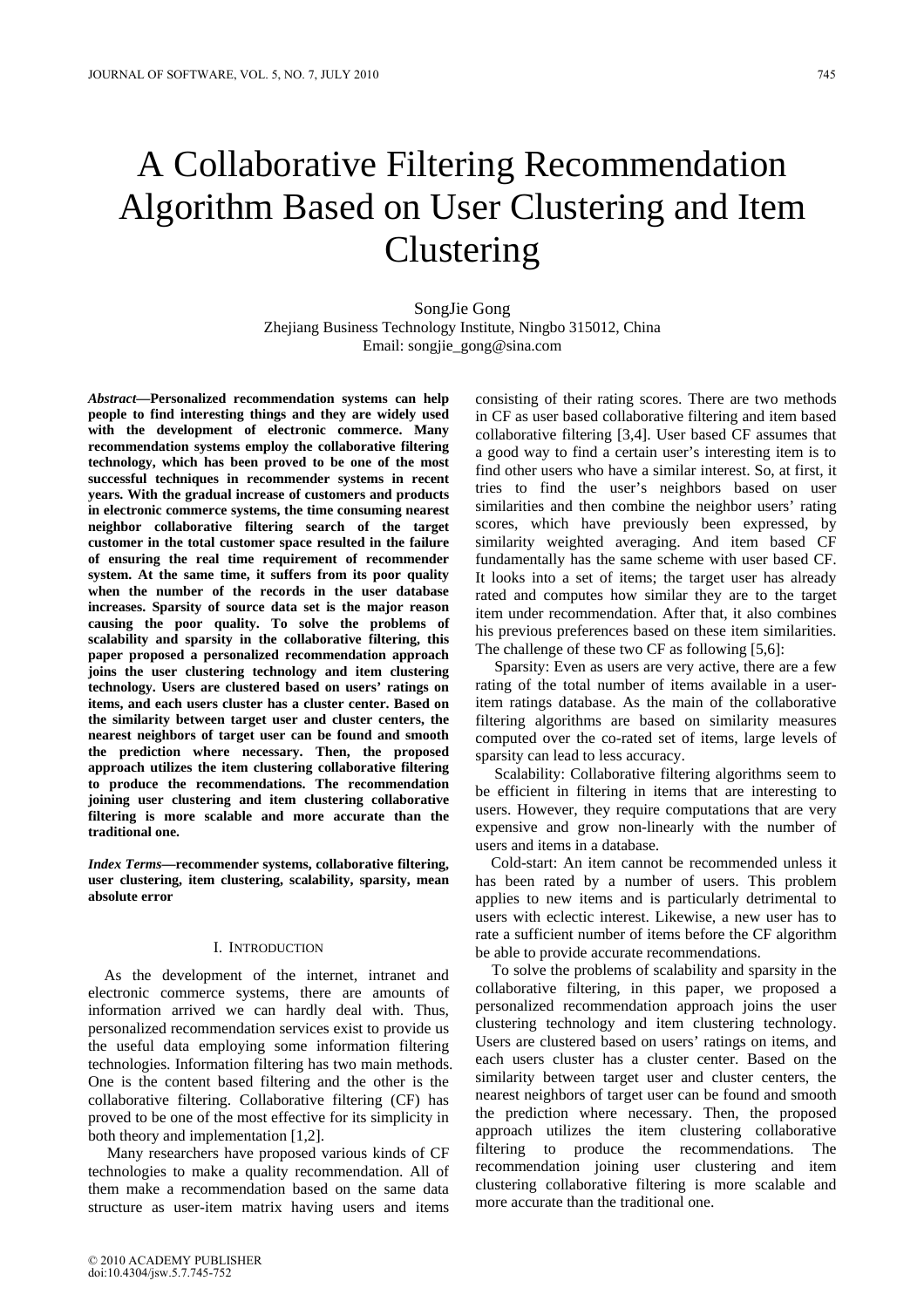## II. TRADITIONAL COLLABORATIVE FILTERING ALGORITHM

## *A. User Item Rating Content*

The task of the traditional collaborative filtering recommendation algorithm concerns the prediction of the target user's rating for the target item that the user has not given the rating, based on the users' ratings on observed items. And the user-item rating database is in the central. Each user is represented by item-rating pairs, and can be summarized in a user-item table, which contains the ratings Rij that have been provided by the ith user for the jth item, the table as following [7,8].

TABLE I USER-ITEM RATINGS TABLE

| Item  | Item1 | Item <sub>2</sub> | . | Itemn |
|-------|-------|-------------------|---|-------|
| User  |       |                   |   |       |
| User1 | R11   | R12               | . | R1n   |
| User2 | R21   | R <sub>22</sub>   | . | R2n   |
| .     | .     | .                 | . | .     |
| Userm | Rm1   | Rm2               | . | Rmn   |

Where Rij denotes the score of item i rated by an active user i. If user i has not rated item j, then  $Rij = 0$ . The symbol m denotes the total number of users, and n denotes the total number of items.

# *B. Measuring the Rating Similarity*

Collaborative filtering approaches have been popular for both researchers and practitioners alike evidenced by the abundance of publications and actual implementation cases. Although there have been many algorithms, the basic common idea is to calculate similarity among users using some measure to recommend items based on the similarity. The collaborative filtering algorithms that use similarities among users are called user based collaborative filtering [9,10].

A set of similarity measures are presented and a metric of relevance between two vectors. When the values of these vectors are associated with a user's model then the similarity is called user based similarity, whereas when they are associated with an item's model then it is called item based similarity. The similarity measure can be effectively used to balance the ratings significance in a prediction algorithm and therefore to improve accuracy.

There are several similarity algorithms that have been used in the collaborative filtering recommendation algorithm [1,3]: Pearson correlation, cosine vector similarity, adjusted cosine vector similarity, meansquared difference and Spearman correlation.

Pearson's correlation, as following formula, measures the linear correlation between two vectors of ratings.

$$
sim(i, j) = \frac{\sum_{c \in I_{ij}} (R_{i,c} - A_j)(R_{j,c} - A_j)}{\sqrt{\sum_{c \in I_{ij}} (R_{i,c} - A_j)^2 \sum_{c \in I_{ij}} (R_{j,c} - A_j)^2}}
$$
(1)

Where Ri,c is the rating of the item c by user i, Ai is the average rating of user i for all the co-rated items, and Iij is the items set both rating by user i and user j.

The cosine measure, as following formula, looks at the angle between two vectors of ratings where a smaller angle is regarded as implying greater similarity.

$$
sim(i, j) = \frac{\sum_{k=1}^{n} R_{ik} R_{jk}}{\sqrt{\sum_{k=1}^{n} R_{ik}^2 \sum_{k=1}^{n} R_{jk}^2}}
$$
(2)

Where Rik is the rating of the item k by user i and n is the number of items co-rated by both users. And if the rating is null, it can be set to zero.

The adjusted cosine, as following formula, is used in some collaborative filtering methods for similarity among users where the difference in each user's use of the rating scale is taken into account.

$$
sim(i,j) = \frac{\sum_{c_{ij}} (R_{ic} - A_c)(R_{jc} - A_c)}{\sqrt{\sum_{c_{ij}} (R_{ic} - A_c)^2 * \sum_{c_{ij}} (R_{jc} - A_c)^2}}
$$
(3)

Where Ri,c is the rating of the item c by user i, Ac is the average rating of user i for all the co-rated items, and Ii,j is the items set both rating by user i and user j.

Literature provides rich evidence on the successful performance of collaborative filtering methods. However, there are some shortcomings of the methods as well. Collaborative filtering methods are known to be vulnerable to data sparsity and to have cold-start problems. Data sparsity refers to the problem of insufficient data, or sparseness. Cold-start problems refer to the difficulty of recommending new items or recommending to new users where there are not sufficient ratings available for them.

#### *C. Selecting Neighbors*

Select of the neighbors who will serve as recommenders. Two techniques have been employed in the collaborative filtering recommender systems.

Threshold-based selection, according to which users whose similarity exceeds a certain threshold value are considered as neighbors of the target user.

 The top-n technique, n-best neighbors is selected and the n is given at first.

# *D. Producing Prediction*

Since we have got the membership of user, we can calculate the weighted average of neighbors' ratings, weighted by their similarity to the target user.

The rating of the target user u to the target item t is as following: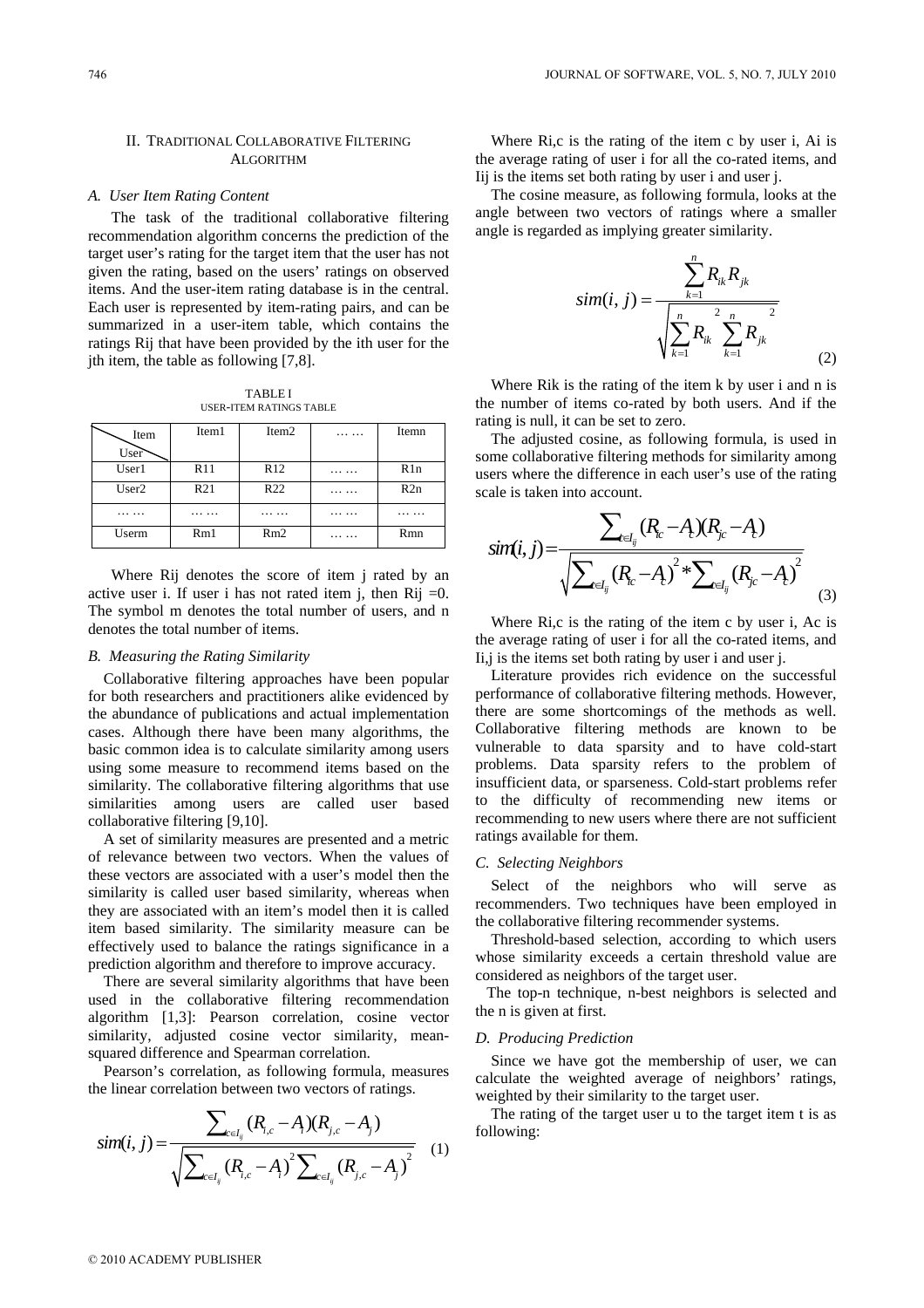$$
P_{ut} = A_u + \frac{\sum_{i=1}^{c} (R_{it} - A_i) * sim(u, i)}{\sum_{i=1}^{c} sim(u, i)}
$$
(4)

Where  $A_u$  is the average rating of the target user u to the items, Rit is the rating of the neighbour user i to the target item t, Am is the average rating of the neighbour user i to the items,  $sim(u, i)$  is the similarity of the target user u and the neighbour user i, and c is the number of the neighbours.

#### III. RELATED WORKS

L.H. Ungar et al. [11,12] present a formal statistical model of collaborative filtering and compare different algorithms for estimating the model parameters including variations of K-means clustering and Gibbs Sampling. This formal model is easily extended to handle clustering of objects with multiple attributes. And it is better than the traditional one.

M.O. Conner [13] reports on work in progress related to applying data clustering algorithms to ratings data in collaborative filtering. They use existing data partitioning and clustering algorithms to partition the set of items based on user rating data. Predictions are then computed independently within each partition. Ideally, partitioning will improve the quality of collaborative filtering predictions and increase the scalability of collaborative filtering systems. They report preliminary results that suggest that partitioning algorithms can greatly increase scalability, but they have mixed results on improving accuracy. However, partitioning based on ratings data does result in more accurate predictions than random partitioning, and the results are similar to those when the data is partitioned based on a known content classification.

A. Kohrs et al. [14] identify two important situations with sparse ratings in the collaborative filtering recommendation systems. Bootstrapping a collaborative filtering system with few users and providing recommendations for new users who rated only few items. Further, they present a novel algorithm for collaborative filtering based on hierarchical clustering which tries to balance robustness and accuracy of predictions and experimentally show that it is especially efficient in dealing with the previous situations.

Lee, WS et al. [15] study two online clustering methods for collaborative filtering. In the first method, they assume that each user is equally likely to belong to one of m clusters of users and that the user's rating for each item is generated randomly according to a distribution that depends on the item and the cluster that the user belongs to. In the second method, they assume that each user is equally likely to belong to one of m clusters of users while each item is equally likely to belong to one of n clusters of items. And the result is that the proposed methods are good in some way.

The rating for a user item pair is generated randomly according to a distribution that depends on the cluster that the user belongs to and the cluster that the item belongs to. They derive performance bounds for Bayesian sequential probability assignment for these two methods to elucidate the trade offs involved in using these methods. Bayesian sequential probability assignment does not appear to be computationally tractable for these model classes. They propose heuristic approximations to Bayesian sequential probability assignment for the model classes and performed experiments on a movie rating data set. The proposed algorithms are fast, perform well and the results of the experiments agree with the insights derived from the theoretical considerations.

Automated collaborative filtering is a popular technique for reducing information overload. K Honda et al. [16] propose a new approach for the collaborative filtering using local principal components. The new method is based on a simultaneous approach to principal component analysis and fuzzy clustering with an incomplete data set including missing values. In the simultaneous approach, they extract local principal components by using lower rank approximation of the data matrix. The missing values are predicted using the approximation of the data matrix. In numerical experiment, they apply the proposed technique to the recommendation system of background designs of stationery for word processor.

S.H.S. Chee et al. [17] develop an efficient collaborative filtering method, called RecTree that addresses the scalability problem with a divide-andconquer approach. The method first performs an efficient k-means-like clustering to group data and creates neighborhood of similar users, and then performs subsequent clustering based on smaller, partitioned databases. Since the progressive partitioning reduces the search space dramatically, the search for an advisory clique will be faster than scanning the entire database of users. In addition, the partitions contain users that are more similar to each other than those in other partitions. This characteristic allows RecTree to avoid the dilution of opinions from good advisors by a multitude of poor advisors and thus yielding a higher overall accuracy. Based on they experiments and performance study, RecTree outperforms the well-known user based collaborative filtering, in both execution time and accuracy. In particular, RecTree's execution time scales by  $O(n \log_2(n))$  with the dataset size while the traditional user based collaborative filtering recommendation scales quadratically.

B. Sarwar et al. [18] address the performance issues by scaling up the neighborhood formation process through the use of clustering techniques.

The high cardinality and sparsity of a collaborative recommender's dataset is a challenge to its efficiency. D. Bridge et al. [19] generalize an existing clustering technique and apply it to a collaborative recommender's dataset to reduce cardinality and sparsity. They systematically test several variations, exploring the value of partitioning and grouping the data.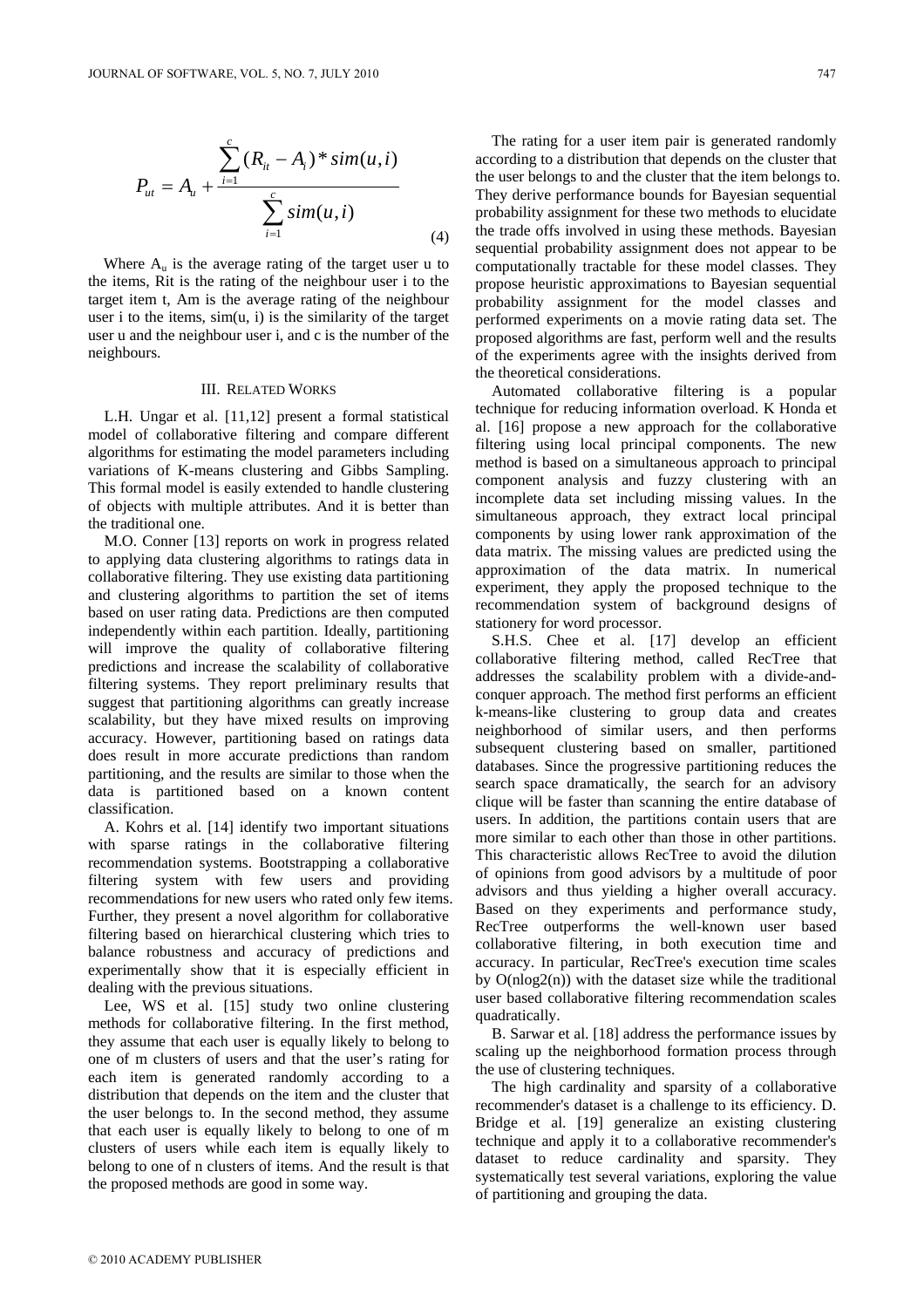J. Kelleher et al. [20] present a collaborative recommender that uses a user-based model to predict user ratings for specified items. The model comprises summary rating information derived from a hierarchical clustering of the users. They compare their algorithm with several others. They show that its accuracy is good and its coverage is maximal. They also show that the proposed algorithm is very efficient: predictions can be made in time that grows independently of the number of ratings and items and only logarithmically in the number of users.

Xue, G. et al. [21] present a novel approach that combines the advantages of memory based collaborative filtering and model based collaborative filtering of approaches by introducing a smoothing-based method. In their approach, clusters generated from the training data provide the basis for data smoothing and neighborhood selection. As a result, they provide higher accuracy as well as increased efficiency in recommendations. Their empirical studies on two datasets as EachMovie and MovieLens show that their new proposed approach consistently outperforms other user based traditional collaborative filtering algorithms.

George, T. et al. [22] consider a novel collaborative filtering approach based on a recently proposed weighted co-clustering algorithm that involves simultaneous clustering of users and items. They design incremental and parallel versions of the co-clustering algorithm and use it to build an efficient real-time collaborative filtering framework. Their empirical evaluation of the proposed approach on large movie and book rating datasets demonstrates that it is possible to obtain accuracy comparable to that of the correlation and matrix factorization based approaches at a much lower computational cost.

Rashid, A.M. et al. [23] propose ClustKnn, a simple and intuitive algorithm that is well suited for large data sets. The proposed method first compresses data tremendously by building a straightforward but efficient clustering model. Recommendations are then generated quickly by using a simple Nearest Neighbor-based approach. They demonstrate the feasibility of ClustKnn both analytically and empirically. They also show, by comparing with a number of other popular collaborative filtering algorithms that, apart from being highly scalable and intuitive, ClustKnn provides very good recommender accuracy as well.

Cantador, I. et al. [24] propose a multilayered semantic social network model that offers different views of common interests underlying a community of people. The applicability of the proposed model to a collaborative filtering system is empirically studied. Starting from a number of ontology-based user profiles and taking into account their common preferences, they automatically cluster the domain concept space. With the obtained semantic clusters, similarities among individuals are identified at multiple semantic preference layers, and emergent, layered social networks are defined, suitable to be used in collaborative environments and content recommenders.

Panagiotis Symeonidis et al. [25, 26] use bi-clustering to disclose this duality between users and items, by grouping them in both dimensions simultaneously. They propose a novel nearest bi-clusters collaborative filtering algorithm, which uses a new similarity measure that achieves partial matching of users' preferences. They apply nearest bi-clusters in combination with two different types of bi-clustering algorithms Bimax and xMotif for constant and coherent biclustering, respectively. Extensive performance evaluation results in three real-life data sets are provided, which show that the proposed method improves substantially the performance of the CF process.

#### IV. RATING SMOOTHING BASED ON USER CLUSTERING

#### *A. User Clustering*

User clustering techniques work by identifying groups of users who appear to have similar ratings. Once the clusters are created, predictions for a target user can be made by averaging the opinions of the other users in that cluster. Some clustering techniques represent each user with partial participation in several clusters. The prediction is then an average across the clusters, weighted by degree of participation. Once the user clustering is complete, however, performance can be very good, since the size of the group that must be analyzed is much smaller [18].

The idea is to divide the users of a collaborative filtering system using user clustering algorithm and use the divide as neighborhoods, as Figure 1 show. The clustering algorithm may generate fixed sized partitions, or based on some similarity threshold it may generate a requested number of partitions of varying size.

|          | Item-1          | Item-2          | $\cdots$ | Item-n           |
|----------|-----------------|-----------------|----------|------------------|
| User-1   | R <sub>11</sub> | R <sub>12</sub> |          | R <sub>1</sub> n |
| User-2   | R21             | R <sub>22</sub> |          | R <sub>2n</sub>  |
| $\cdots$ |                 |                 |          |                  |
| User-m   | Rm1             | Rm2             |          | Rmn              |
|          |                 |                 |          |                  |

user clustering

|                     | Item-1 | Item-2 | . | Item-n |  |  |  |  |
|---------------------|--------|--------|---|--------|--|--|--|--|
| center1             | a11    | a12    |   | a1n    |  |  |  |  |
| center <sub>2</sub> | ล21    | a22    |   | a2n    |  |  |  |  |
| $\cdots$            |        |        |   |        |  |  |  |  |
| centerc             | ac1    | ac2    |   | acn    |  |  |  |  |

Figure1. Collaborative filtering based on user clustering.

 Where Rij is the rating of the user i to the item i, aij the average rating of the user center i to the item i, m is the number of all users, n is the number of all items, and c is the number of user centers.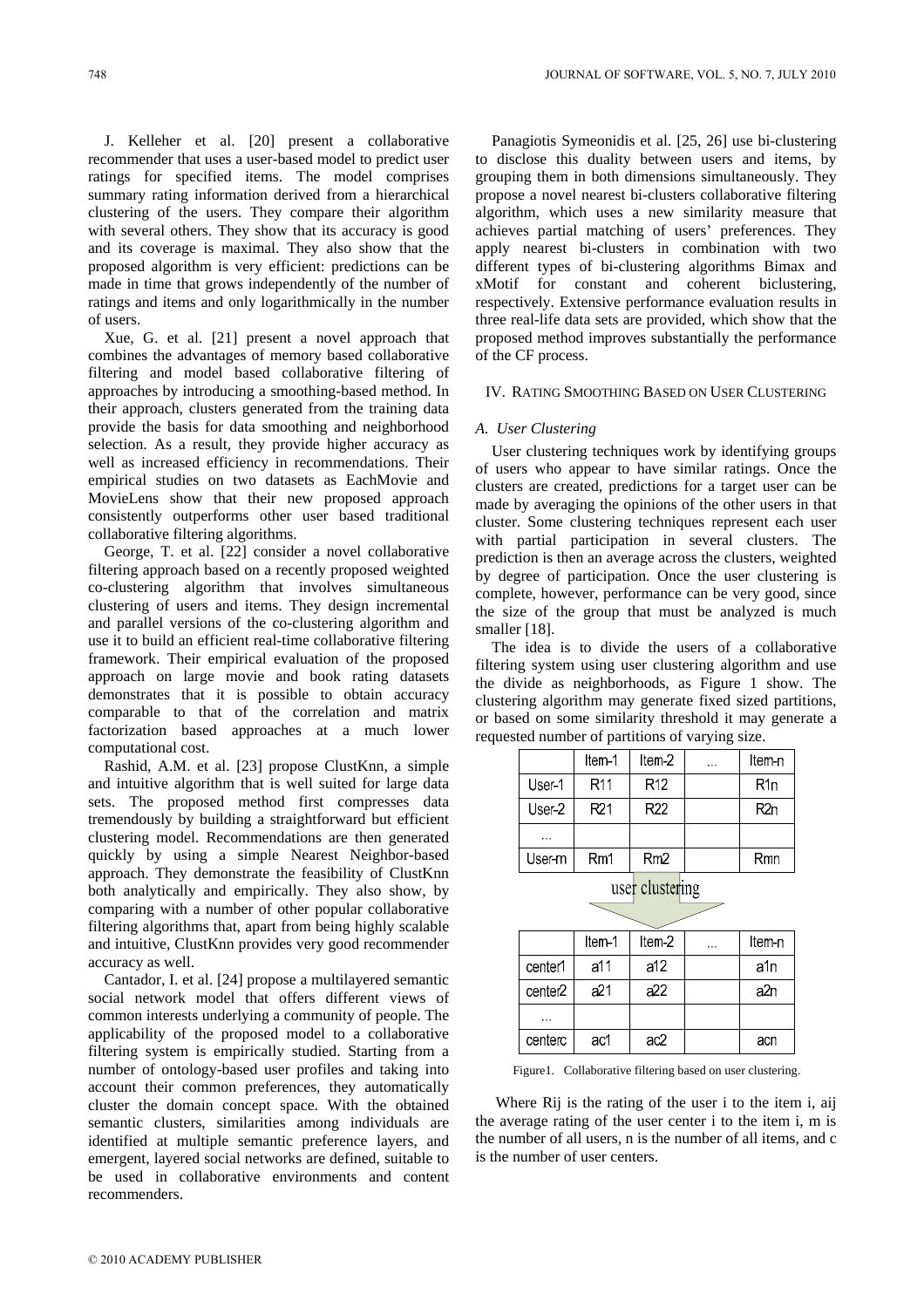# *B. Smoothing*

In this paper, we user the k means clustering algorithm to cluster the users into some groups as clustering centers. Specific algorithm as follows:

```
Input: clustering number k, user-item rating matrix 
Output: smoothing rating matrix 
Begin 
  Select user set U={U1, U2, …, Um}; 
  Select item set I = \{I1, I2, ..., In\};Choose the top k rating users as the clustering 
CU={CU1, CU2, …, CUk}; 
  The k clustering center is null as c = \{c1, c2, ..., ck\};
   do 
   for each user Ui \in U for each cluster center CUj∈CU 
       calculate the sim(Ui, CUj); 
      end for 
    sim(Ui, CUm)=max{sim(Ui, CU1), sim(Ui,
CU2), …, sim(Ui, CUk); 
    cm=cm∪Ui 
   end for 
   for each cluster ci\inc
     for each user Uj \in U CUi=average(ci, Uj); 
       end for 
   end for 
    while (C is not change)
```
# End

## *C. New Ratings*

One of the challenges of the collaborative filtering is the data sparsity problem. To prediction the vacant values in user-item rating dataset, we make explicit use of item clusters as prediction mechanisms.

Based on the item clustering results, we apply the prediction strategies to the vacant rating data as follows:

$$
R_{ij} = \begin{cases} R_{ij} & \text{if user i rate the item j} \\ c_j & \text{else} \end{cases}
$$
 (5)

Where cj denotes the prediction value for user i rating towards an item j and cj has calculated in above specific algorithm.

# V. USING THE ITEM CLUSTERING METHOD TO PRODUCE RECOMMENDATIONS

Through the calculating the vacant user's rating by user clustering algorithm, we gained the dense users' ratings. Then, to generate prediction of a user's rating, we use the item clustering based collaborative filtering algorithms.

#### *A. The dense user-item matrix*

After we used the user clustering algorithm, we gained the dense ratings of the users to the items. So, the original sparse user-item rating matrix is now becoming the dense user-item matrix.

#### *B. Item Clustering*

Item clustering techniques work by identifying groups of items who appear to have similar ratings. Once the clusters are created, predictions for a target item can be made by averaging the opinions of the other items in that cluster. Some clustering techniques represent each item with partial participation in several clusters. The prediction is then an average across the clusters, weighted by degree of participation. Once the item clustering is complete, however, performance can be very good, since the size of the group that must be analyzed is much smaller.

The idea is to divide the items of a collaborative filtering system using item clustering algorithm and use the divide as neighborhoods, as Figure 2 show. The clustering algorithm may generate fixed sized partitions, or based on some similarity threshold it may generate a requested number of partitions of varying size.



Figure2. Collaborative filtering based on item clustering.

 Where Rij is the rating of the user i to the item i, aij the average rating of the user i to the item center j, m is the number of all users, n is the number of all items, and c is the number of item centers.

# *C. Algorithm*

There are many algorithms that can be used to create item clustering. In this paper, we choose the k means algorithm as the basic clustering algorithm. The number k is an input to the algorithm that specifies the desired number of clusters. Firstly, the algorithm takes the first k items as the centers of k unique clusters. Each of the remaining items is then compared to the closest center. In the following passes, the cluster centers are re-computed based on cluster centers formed in the previous pass and the cluster membership is re-evaluated.

Specific algorithm as follows:

Input: clustering number k, user-item rating matrix Output: item-center matrix

Begin

do

Select user set U={U1, U2, …, Um};

Select item set I= $\{I1, I2, ..., In\}$ ;

Choose the top k rating items as the clustering CI={CI1, CI2, …, CIk};

The k clustering center is null as  $c = \{c1, c2, ..., ck\}$ ;

```
for each item \mathbf{I} \in \mathbf{I}
```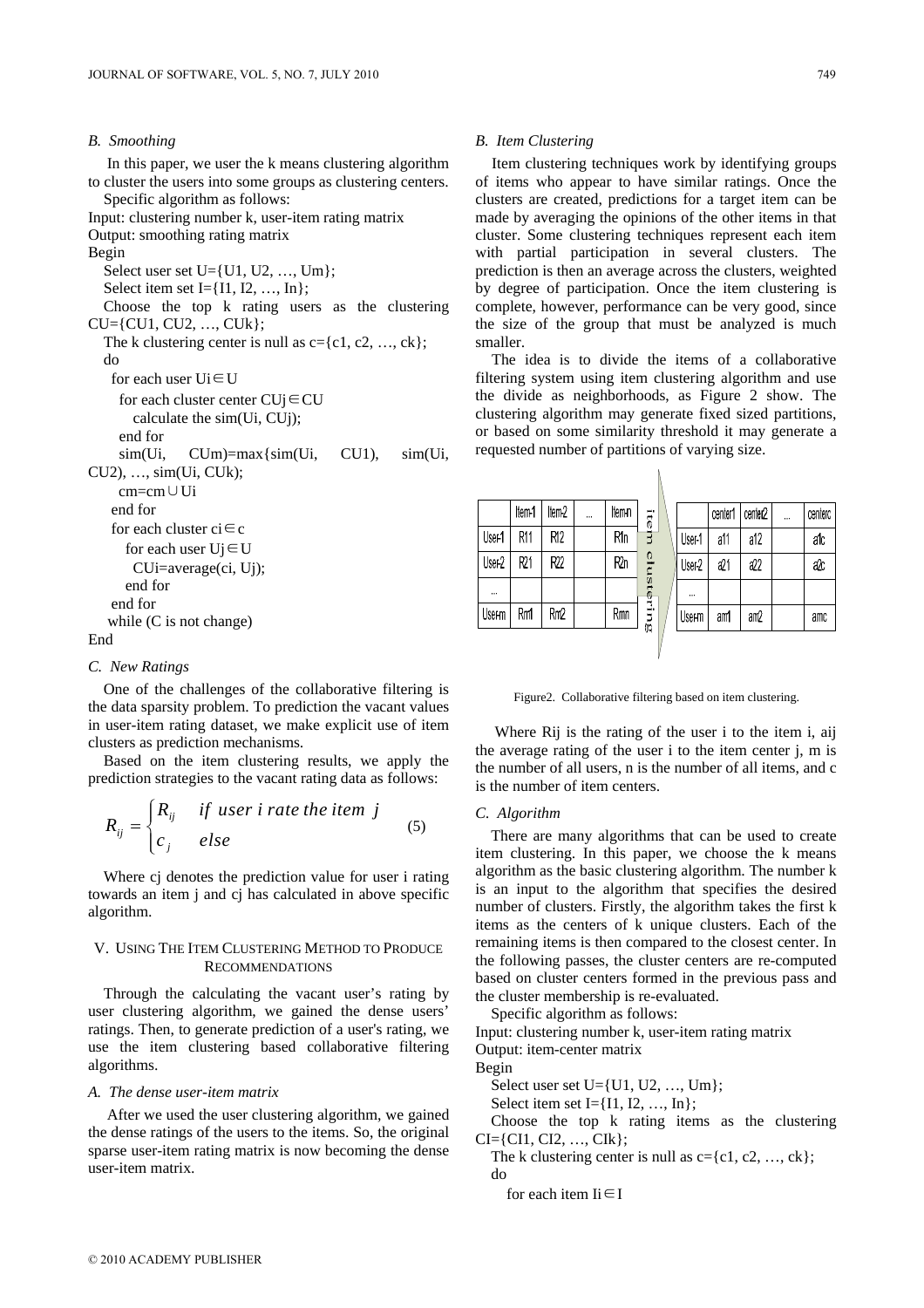for each cluster center CIj∈CI calculate the sim(Ii, CIj); end for  $sim($ Ii, CIx $)=$ max $\{sim($ Ii, CI1 $)$ ,  $sim($ Ii, CI2 $)$ , ... sim(Ii, CIk); cx=cx∪Ii end for for each cluster ci $\in$ c for each user  $I<sub>i</sub> \in I$ CIi=average(ci, Ij); end for end for while (CU and c is not change)

End

We use the pearson's correlation, as following formula, to measure the linear correlation between two vectors of ratings as the target item t and the remaining item r.

$$
sim(t,r) = \frac{\sum_{i=1}^{m} (R_{it} - A_t)(R_{ir} - A_r)}{\sqrt{\sum_{i=1}^{m} (R_{it} - A_t)^2 \sum_{i=1}^{m} (R_{ir} - A_r)^2}}
$$
(6)

Where  $R_{it}$  is the rating of the target item t by user i,  $R_{ir}$ is the rating of the remaining item r by user i,  $A_t$  is the average rating of the target item t for all the co-rated users,  $A_r$  is the average rating of the remaining item r for all the co-rated users, and m is the number of all rating users to the item t and item r.

#### *D. Selecting Clustering Centers*

An important step of item based collaborative filtering algorithm is to search neighbors of the target item. Traditional memory based collaborative filtering is to search the whole ratings database and it suffers from poor scalability when more and more users and items are added into the database [21].

When we cluster the items, we get the items centers. This center is represented as an average rating over all items in the cluster. So we can choose the target item neighbors in some of the item center clustering. We use the Pearson's correlation to the similarity between the target item and the items centers.

After calculating the similarity between the target item and the items centers, we take the items in the most similar centers as the candidates.

#### *E. Selecting Neighbors*

After we select the target item nearest clustering centers, we also need to calculate the similarity between the target item and items in the selected clustering centers.

We select the Top K most similar items based on the cosine measure, as following formula, which looks at the angle between two vectors of ratings as the target item t and the remaining item r.

$$
sim (t, r) = \frac{\sum_{i=1}^{m} R_{it} R_{ir}}{\sqrt{\sum_{i=1}^{m} R_{it}^{2} \sum_{i=1}^{m} R_{ir}^{2}}}
$$
(7)

Where  $R_{it}$  is the rating of the target item t by user i,  $R_{ir}$ is the rating of the remaining item r by user i, and m is the number of all rating users to the item t and item r.

## *F. Producing Recommendations*

Since we have got the membership of item, we can calculate the weighted average of neighbors' ratings, weighted by their similarity to the target item.

The rating of the target user u to the target item t is as following:

$$
P_{ut} = \frac{\sum_{i=1}^{c} R_{ui} \times sim(t, i)}{\sum_{i=1}^{c} sim(t, i)}
$$
 (8)

Where Rui is the rating of the target user u to the neighbour item i, sim(t, i) is the similarity of the target item t and the neighbour it user i for all the co-rated items, and m is the number of all rating users to the item t and item r.

#### VI. EXPERIMENT RESULTS

In this section, we describe the dataset, metrics and methodology for the comparison between traditional and proposed collaborative filtering algorithm, and present the results of our experiments.

#### *A. Data Set*

We use MovieLens collaborative filtering data set to evaluate the performance of proposed algorithm. MovieLens data sets were collected by the GroupLens Research Project at the University of Minnesota and MovieLens is a web-based research recommender system that debuted in Fall 1997. Each week hundreds of users visit MovieLens to rate and receive recommendations for movies [3,27]. The site now has over 45000 users who have expressed opinions on 6600 different movies. We randomly selected enough users to obtain 100, 000 ratings from 1000 users on 1680 movies with every user having at least 20 ratings and simple demographic information for the users is included. The ratings are on a numeric five-point scale with 1 and 2 representing negative ratings, 4 and 5 representing positive ratings, and 3 indicating ambivalence.

#### *B. Performance Measurement*

Several metrics have been proposed for assessing the accuracy of collaborative filtering methods. They are divided into two main categories: statistical accuracy metrics and decision-support accuracy metrics. In this paper, we use the statistical accuracy metrics [28,29].

Statistical accuracy metrics evaluate the accuracy of a prediction algorithm by comparing the numerical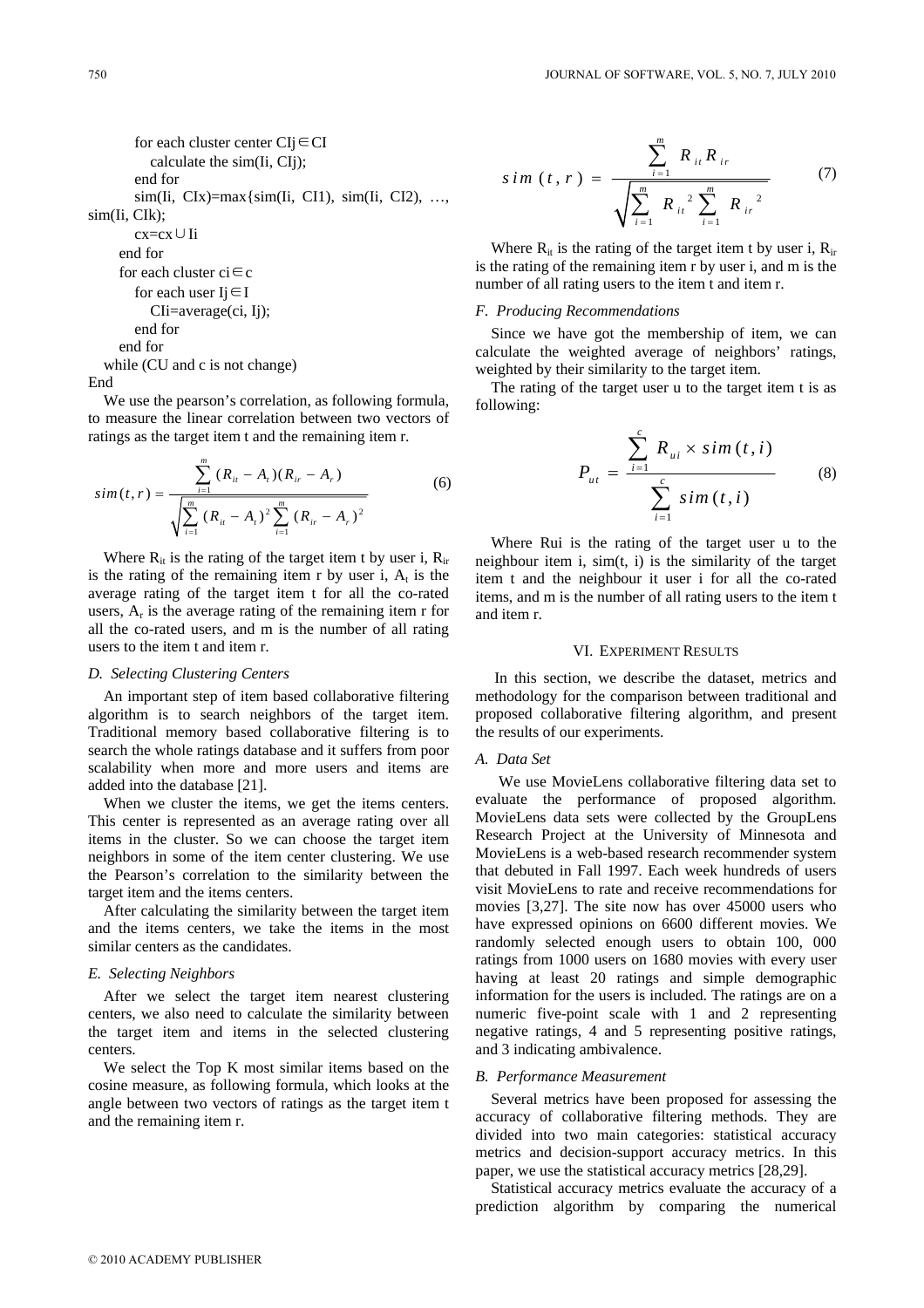deviation of the predicted ratings from the respective actual user ratings. Some of them frequently used are mean absolute error (MAE), root mean squared error (RMSE) and correlation between ratings and predictions. All of the above metrics were computed on result data and generally provided the same conclusions. As statistical accuracy measure, mean absolute error is employed.

Formally, if n is the number of actual ratings in an item set, then MAE is defined as the average absolute difference between the n pairs. Assume that p1, p2, p3, ..., pn is the prediction of users' ratings, and the corresponding real ratings data set of users is q1, q2, q3, ..., qn. See the MAE definition as following:

$$
MAE = \frac{\sum_{i=1}^{n} |p_i - q_i|}{n}
$$
 (9)

The lower the MAE, the more accurate the predictions would be, allowing for better recommendations to be formulated. MAE has been computed for different prediction algorithms and for different levels of sparsity.

# *C. Sensitivity of different training-test ratio x*

To determine the sensitivity of density of the dataset we carried out an experiment where we varied the value of x from 0.2 to 0.8 in an increment of 0.1. For each of these training-test ratio values we ran our experiments using our proposed algorithm and the traditional CF algorithm. The results are shown in Figure 3. We observe that the quality of prediction increase as we increase x and our proposed CF is better than the traditional.



Figure3. MAE of the different prediction algorithm with respect to train-test ratio x.

#### *D. Comparing with the traditional CF*

We compare the proposed method combining user clustering and item clustering collaborative filtering with the traditional collaborative filtering. The size of the neighborhood has a significant effect on the prediction quality. In our experiments, we vary the number of neighbors and compute the MAE. The obvious conclusion from Figure 4, which includes the Mean Absolute Errors for the proposed algorithm and the traditional collaborative filtering as observed in relation to the different numbers of neighbors, is that our proposed algorithm is better.



Figure4. Comparing the proposed CF algorithm with the traditional CF algorithm.

# VII. CONCLUSIONS

Recommender systems can help people to find interesting things and they are widely used in our life with the development of electronic commerce. Many recommendation systems employ the collaborative filtering technology, which has been proved to be one of the most successful techniques in recommender systems in recent years. With the gradual increase of customers and products in electronic commerce systems, the time consuming nearest neighbor collaborative filtering search of the target customer in the total customer space resulted in the failure of ensuring the real time requirement of recommender system. At the same time, it suffers from its poor quality when the number of the records in the user database increases. Sparsity of source data set is the major reason causing the poor quality. To solve the problems of scalability and sparsity in the collaborative filtering, this paper proposed a personalized recommendation approach joins the user clustering technology and item clustering technology. Users are clustered based on users' ratings on items, and each users cluster has a cluster center. Based on the similarity between target user and cluster centers, the nearest neighbors of target user can be found and smooth the prediction where necessary. Then, the proposed approach utilizes the item clustering collaborative filtering to produce the recommendations. The recommendation joining user clustering and item clustering collaborative filtering is more scalable and more accurate than the traditional one.

#### ACKNOWLEDGMENT